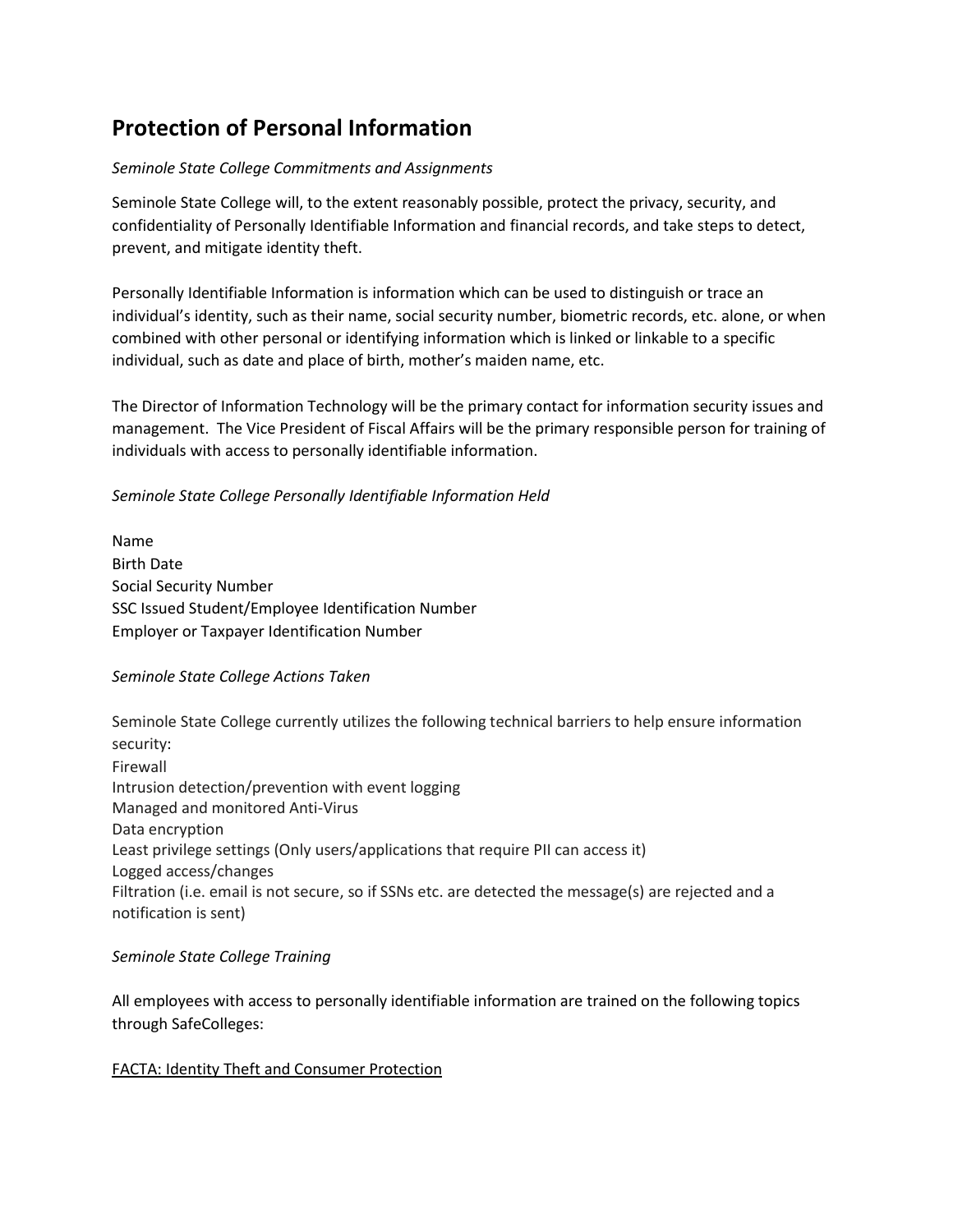All employees with access to credit card information, or who directly process credit cards are trained on the following topics through SafeColleges:

#### Payment Card Industry Data Security Standard (PCI DSS) Overview

Initial training will take place before October 1, 2019. Training for new employees will take place within the first 10 work days of employment.

## *Seminole State College Partners*

Seminole State College in no way shares Personally Identifiable Information for the purpose of marketing the information of students, parents of students, employers of students, vendors, or employees.

Seminole State College also provides required data regarding purchase transactions to the United State Treasury via the Internal Revenue Service each year on IRS Form 1099 MISC. The information reported includes name, social security number, or employer identification number.

Seminole State College partners with CampusLogic to complete individual's financial aid applications. The information shared includes name, birth date, and social security numbers. Their data security plan is outlined at:

## [https://campuslogicinc.freshdesk.com/support/solutions/articles/5000573252-campuslogic-services](https://campuslogicinc.freshdesk.com/support/solutions/articles/5000573252-campuslogic-services-authentication)[authentication](https://campuslogicinc.freshdesk.com/support/solutions/articles/5000573252-campuslogic-services-authentication)

Seminole State College partners with Herring Bank for all tuition/fee payment plans and student account refunds. The information shared includes name, social security number, and SSC issued student identification number. Their data security plan is outlined at:

#### <https://www.herringbank.com/customer-and-security-center/privacy-notice/>

Seminole State College partners with BancFirst for all credit card transactions. Seminole State College hosts no credit card information on any of its systems. BancFirst's security plan is outlined at:

## <https://www.bancfirst.bank/pdfs/PrivacyNotice.pdf>

Seminole State College partners with CBSA for collection of past-due accounts. The information shared includes name, birth date, and social security number. Their data security plan is outlined at:

## <https://9176374700.com/webhelpprivacyd.htm>

Seminole State College partners with The National Student Clearinghouse for tracking of student success. The information shared includes name and social security number. Their data security plan is outlined at: